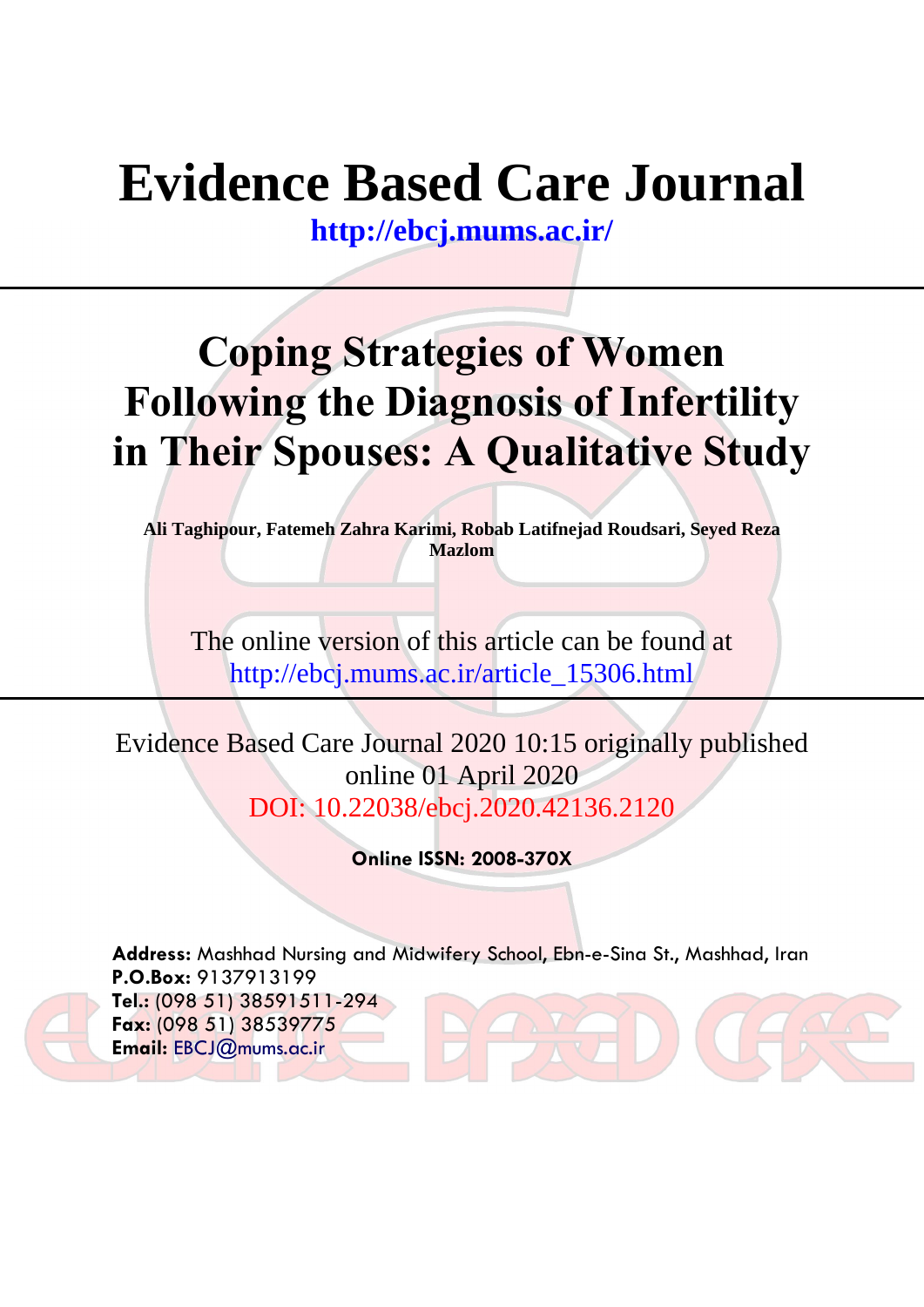

**Evidence Based Care Journal** 





### **Coping Strategies of Women Following the Diagnosis of Infertility in Their Spouses: A Qualitative Study**

**Ali Taghipour1, Fatemeh Zahra Karimi2\*, Robab Latifnejad Roudsari<sup>3</sup> , Seyed Reza Mazlom<sup>4</sup>**

**Received**: 10/08/2019 **Accepted**: 26/03/2020

Evidence Based Care Journal, 10 (1): 15-24

#### **Abstract**

**Background:** Infertility affects women more profoundly than men, even when the male partner is the cause of infertility. Therefore, identifying the coping strategies of women in confrontation with their husbands' infertility is very important.

**Aim:** This study aimed to explore women's coping strategies following the diagnosis of infertility in their husbands.

**Method:** This qualitative study was performed on 18 women whose husbands were diagnosed with infertility. The subjects were selected from those who referred to Milad Fertility Clinic and public health centers in Mashhad, Iran, through purposive sampling within 2014-2016. The data were collected by conducting semi-structured interviews. Data analysis was manually carried out using conventional content analysis.

**Results:** The main theme emerged from the content analysis was the attempts to overcome the threat, including two categories, namely emotional coping and active coping. Emotional coping included strategies like attributing infertility to herself and others, selective disclosure, religious coping, seeking emotional support, as well as being considerate and offering verbal support to the spouse. active coping consisted of strategies namely attempting to verify the diagnosis, accepting infertility, searching for information, adhering to medical and surgical treatments, trying fertility superstitions, using alternative medicine, and changing lifestyle.

**Implications for Practice:** Women may use a diverse set of coping strategies to adapt to their husbands' infertility. A deep perception of these strategies is critical for controlling and managing the consequences of this diagnosis, designing interventions to strengthen preferred actions and strategies, as well as facilitating women's coping with the infertility crisis of their spouses.

**Keywords:** Coping strategies, Male infertility, Qualitative study, Women

<sup>1.</sup> Professor of Epidemiology, Social Determinants of Health Research Center, School of Health, Mashhad University of Medical Sciences, Mashhad, Iran

<sup>2.</sup> Assistant Professor of Reproductive Health, Nursing and Midwifery Care Research Center, Mashhad University of Medical Sciences, Mashhad, Iran

<sup>3.</sup> Professor of Reproductive Health, Nursing and Midwifery Care Research Center, Mashhad University of Medical Sciences, Mashhad, Iran

<sup>4.</sup> Lecturer, Nursing and Midwifery Care Research Center, Mashhad University of Medical Sciences, Mashhad, Iran

<sup>\*</sup> Corresponding author, Email: karimifz@mums.ac.ir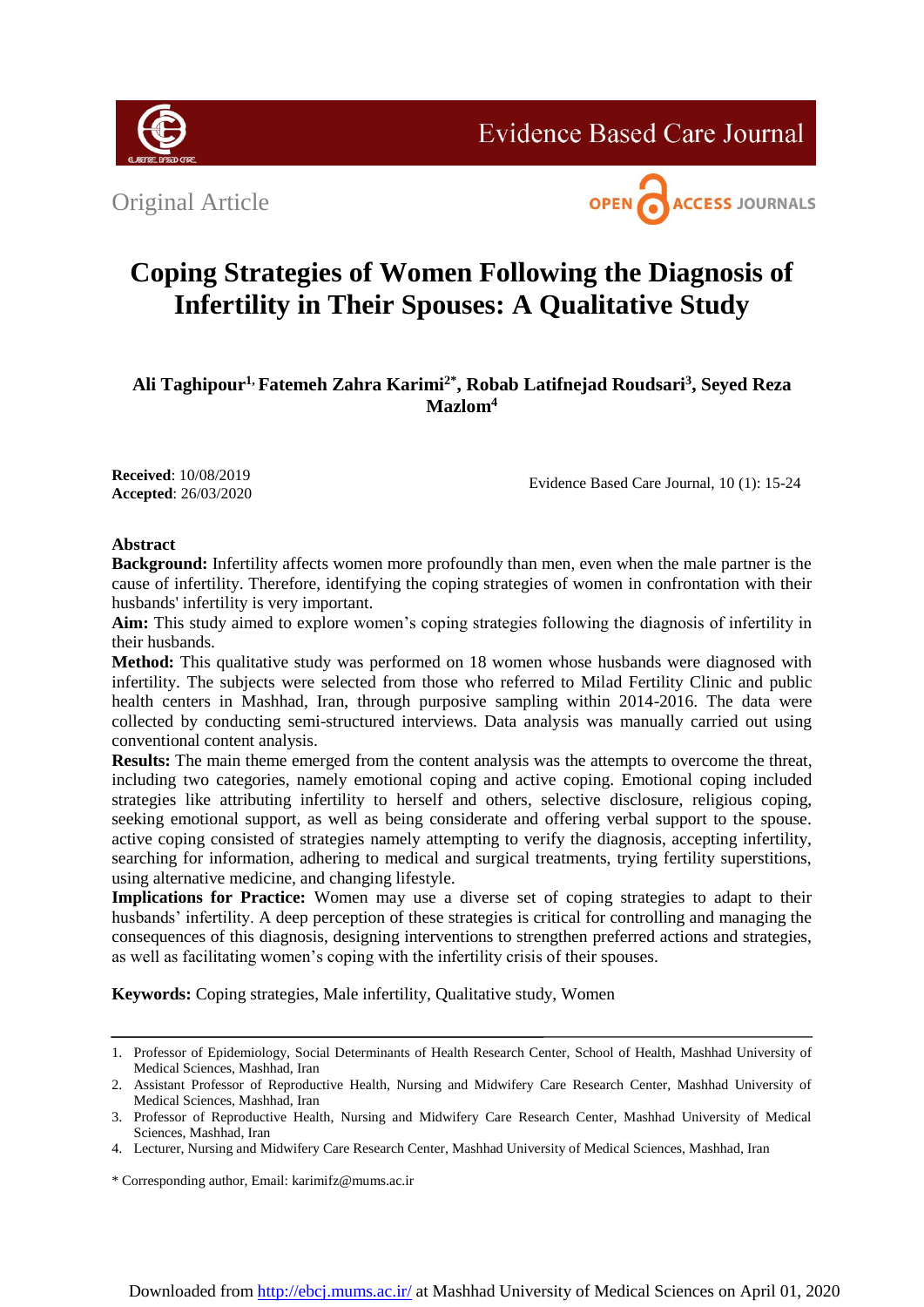#### **Introduction**

Infertility is a major reproductive health issue with potentially profound impacts on an individual's well-being. According to the World Health Organization, one in every four couples suffers from infertility problems (1-3). It has been reported that 51.2% of infertility cases are caused by the fertility problems of men (4). Infertility is a highly stressful condition that can severely damage the interpersonal, marital, and social relationships of both men and women.

However, in many societies, there is still an undercurrent of bias that considers infertility a predominantly female problem. Therefore, even in cases that infertility is caused by the male partner, mostly the women are stigmatized and bear the burden of infertility of their spouses (5-7). In addition, these women often experience a much deeper sense of suffering and distress than their partners (8- 10). In such situations, coping strategies can play a key role in a woman's ability to protect and maintain her physical and mental health.

Coping has been defined as an individual's behavioral and cognitive efforts to manage stress or deal with stressful situations (10, 11). Infertility is also a major stressor with potentially devastating effects on a person's life and health in physical, psychological, social, and financial dimensions (12) (13). Therefore, both men and women need a way to cope with this problem. Infertility coping strategies refer to a set of cognitive and behavioral strategies that people use to cope with the infertility crisis (14, 15). Although there have been many studies carried out on the coping strategies of infertile couples, most of these studies have been quantitative and descriptive, and only a few of them (Zandi et al., 2017; Donkor and Sandall, 2009) involved the qualitative examination of infertile people seeking treatment (16, 17).

To the best of our knowledge, there has been no study to date conducted on the coping strategies of women following the diagnosis of infertility in their male partners. The physical and psychological complexities of infertility and the dearth of knowledge necessary to gain a deep understanding of many aspects of this problem are very important. Moreover, the strategy of coping is associated with a person's perceived experiences, background, and characteristics. Therefore, considering all the aforementioned issues, using a qualitative research approach to explore infertility coping strategies from the perspective of those who have experienced it can offer valuable insights into this area (18- 21). The present study aimed to qualitatively investigate the coping strategies that women use following the diagnosis of infertility in their spouses.

#### **Methods**

The present qualitative study was carried out using conventional content analysis (20) between 2014 and 2016. The participants were women whose spouses were diagnosed with primary infertility. The participants were selected from the women who referred to Milad Fertility Clinic and public health centers in Mashhad, Iran. The participants were asked to give written consent. Sampling was carried out using purposive sampling and continued up to achieve data saturation. To maintain maximum diversity, the study population were the subjects with different age groups, duration of infertility, education level, and socioeconomic status. A total of 30 semi-structured interviews were conducted with 18 participants.

Before the interview, the researcher introduced herself, explained the purpose of the study, obtained informed consent to record the interview, and ensured the interviewee about the confidentiality of the discussed issues. After the collection of personal information, the researcher tried to establish a cordial relationship with the participant and gained her trust in order to prepare the conditions for the interview.

The data were collected through semi-structured interviews. Each interview started by asking openended questions about the interviewee's coping strategies after becoming aware of her spouse's infertility. According to the answers, exploratory questions were asked for clarification. Some of the questions asked in the interviews were as follows:

- What was your reaction to the infertility of your spouse?
- How did you deal with this issue?
- What emotions and feelings did you experience? How did you think about it?
- How did you behave?
- What helped you go through this experience?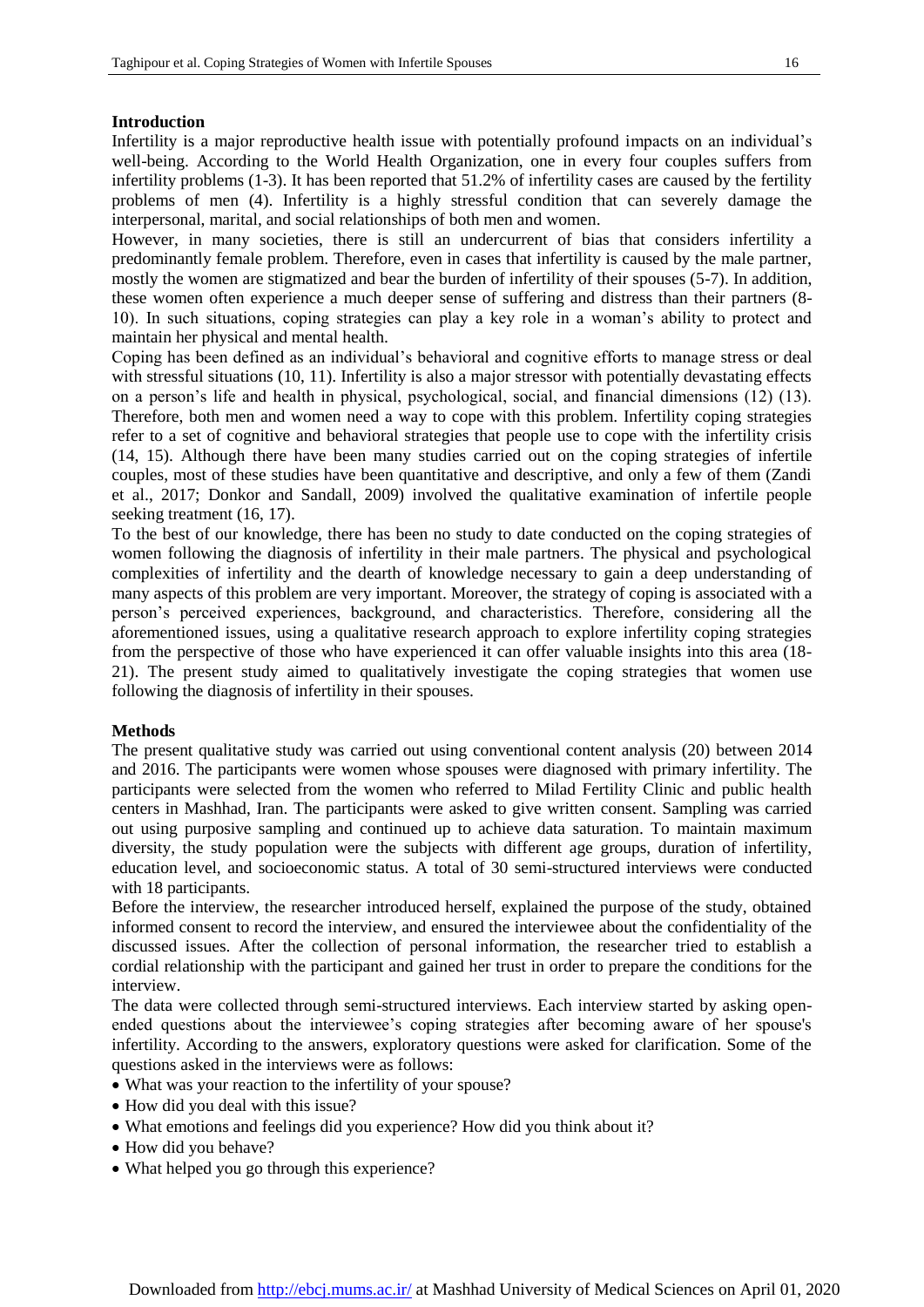What changed in your life after your spouse was diagnosed with infertility? How did you deal with these changes?

The collected data were analyzed using conventional qualitative content analysis through a procedure that will be described. After each interview, the recorded conversations were transcribed verbatim by the researcher. The interview and its transcripts were then repeatedly reviewed to gain a general sense and be immersed in the data. Afterward, the process of coding was initiated through grasping and tagging the main concepts of the transcripts. After reviewing the obtained codes to examine their differences and similarities, similar codes and those with similar meanings were grouped together to construct a series of initial categories. The obtained categories were then reviewed, and similar categories were grouped together. This process continued up to reaching a hierarchy of primary categories, as well as categories and main theme.

The criteria introduced by Lincoln and Guba (19) (i.e., credibility, dependability, confirmability, and transferability) were used to ensure the validity of the findings. To confirm the credibility of the data, the researcher was careful to spend enough time on data collection and analysis to gain a deep understanding of the participants and interviews. Furthermore, the coding process was reviewed by the research team, and a cordial relationship was established with the participants to facilitate in-depth interviews. The researcher attempted to remain engaged with the data for a prolonged period; accordingly, the interviews were reexamined, and the codes were repeatedly modified. The stages of the analysis were also reviewed and revised in frequent meetings with the research team.

For data triangulation, the interviews were conducted with a diverse group of people in different places and times. In addition, the collected data were fed back to the participants to explore their perspectives. To ensure dependability, all the stages of the analysis were recorded and described to supervisors and experts outside the study for evaluation. Moreover, confirmability requires an audit tool. In the present study, confirmability was assured by recording the details of the study for review and producing a detailed report of the research process for audit. To ensure transferability (i.e., generalizability), the researcher attempted to provide a rich account of the information in the final report to allow readers to assess the applicability of the data in other contexts.

#### **Results**

The mean age of the participants was  $37.1 \pm 1.4$  years, and the duration of infertility was within the range of 1-42 years (Table 1). Coping strategies consisted of one main theme, namely the attempts to overcome the threat, with two categories, including emotional coping and active coping. Table 2 tabulates the main theme, categories, and subcategories identified in this study.

| Participant no. | Age (year) | Level of education  | Infertility duration (year) | <b>Employment</b> status |
|-----------------|------------|---------------------|-----------------------------|--------------------------|
|                 | 33         | Middle school       | 12                          | Employed                 |
|                 | 49         | High school diploma | 33                          | Employed                 |
| 3               | 59         | Illiterate          | 42                          | Housewife                |
| 4               | 32         | Elementary school   | 9                           | Housewife                |
| 5               | 35         | Bachelor's degree   | 10                          | Employed                 |
| 6               | 28         | Master's degree     | 2                           | Employed                 |
|                 | 35         | Elementary school   | 11                          | Housewife                |
| 8               | 44         | High school diploma | 23                          | Housewife                |
| 9               | 29         | High school diploma | 4                           | Housewife                |
| 10              | 27         | Bachelor's degree   | 9                           | Employed                 |
| 11              | 41         | Illiterate          |                             | Housewife                |
| 12              | 35         | Elementary school   | 3                           | Housewife                |
| 13              | 30         | High school diploma | 14                          | Housewife                |
| 14              | 29         | Bachelor's degree   | 8                           | Employed                 |
| 15              | 27         | High school diploma | 5                           | Employed                 |
| 16              | 34         | High school diploma | 6                           | Employed                 |
| 17              | 26         | High school diploma |                             | Housewife                |
| 18              | 24         | High school diploma | 3                           | Housewife                |

**Table 1. Demographic characteristics of women participating in the study**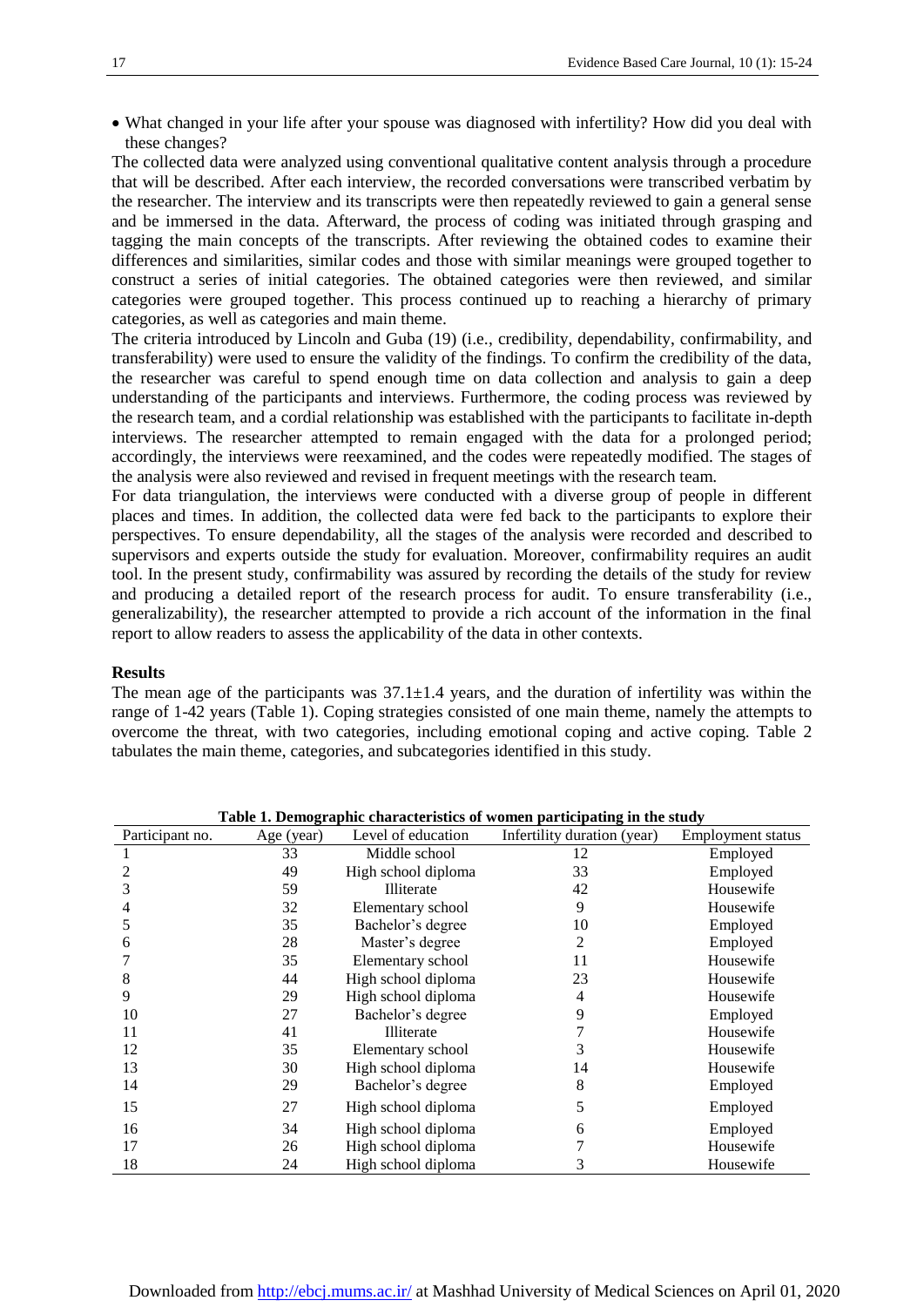| Examples of statements made by participants                                                                                                                                                                                  | Subcategory                                                       | Category            | Main<br>theme                            |
|------------------------------------------------------------------------------------------------------------------------------------------------------------------------------------------------------------------------------|-------------------------------------------------------------------|---------------------|------------------------------------------|
| I told myself that I must had a role in it too. If I had a<br>strong womb, it could made up for his (testicular)<br>laziness.                                                                                                | Attributing infertility<br>to herself and others                  |                     |                                          |
| I didn't tell anyone that my husband had a problem,<br>because I didn't want people to talk about him. Since<br>he's a man you know, I didn't even tell his own<br>family.                                                   | Selective disclosure                                              |                     |                                          |
| I told my nephew. She is my confidant and I only trust<br>her.                                                                                                                                                               |                                                                   |                     |                                          |
| It has strengthened his fate. He told Imam Reza to pray<br>for him. When you hear this, for example, you<br>remember that Imams are the links between you and<br>God, so you can pray to Imam Reza to help you with<br>this. | Religious coping                                                  | Emotional<br>coping |                                          |
| I just needed someone to talk to, someone to comfort<br>me, at least to take the weight off my mind.                                                                                                                         | Seeking emotional<br>support                                      |                     |                                          |
| My husband was very upset and depressed. I tried to<br>give him hope; I talked to him and said: it will be ok;<br>we didn't marry just to have a baby.                                                                       | Being considerate and<br>offering verbal<br>support to the spouse |                     |                                          |
| We went to many doctors; they tested more than two<br>times and we showed the results to a few different<br>doctors. All of them said that he has no sperm.                                                                  | Attempting to verify<br>the diagnosis                             |                     | Attempts<br>to<br>overcome<br>the threat |
| We went to several doctors who also said that it is the<br>sever oligospermia. With passage of time, you<br>gradually try to accept it.                                                                                      | Accepting the<br>infertility problem                              |                     |                                          |
| I searched the internet and looked anywhere for some<br>information.                                                                                                                                                         | Searching for<br>information                                      |                     |                                          |
| My husband underwent varicocelectomy. We also took<br>medications.                                                                                                                                                           | Adhering to medical<br>and surgical<br>treatments                 | Active<br>coping    |                                          |
| I went to get Indian astrology to read for my husband.<br>It was saying that you will have seven or eight kids.                                                                                                              | Trying fertility<br>superstitions                                 |                     |                                          |
| I heard that a woman couldn't get pregnant for a few<br>years, but the problem was solved after her husband<br>started drinking an herbal medicine. I went to an<br>apothecary and bought a bottle of that herbal medicine.  | Using alternative<br>medicine                                     |                     |                                          |
| We changed our diet a bit. We started eating more<br>mutton because they said it's good for us. Also, we<br>started eating more honey, cinnamon, and ginger. We<br>basically changed our diet.                               | Changing lifestyle                                                |                     |                                          |

#### **Table 2. Main theme, categories and subcategories emerged from data analysis**

#### *Emotional coping*

Emotional coping refers to the actions or thoughts of women for controlling the adverse reactions to the diagnosis and avoiding a crisis.

*Attributing infertility to herself and others*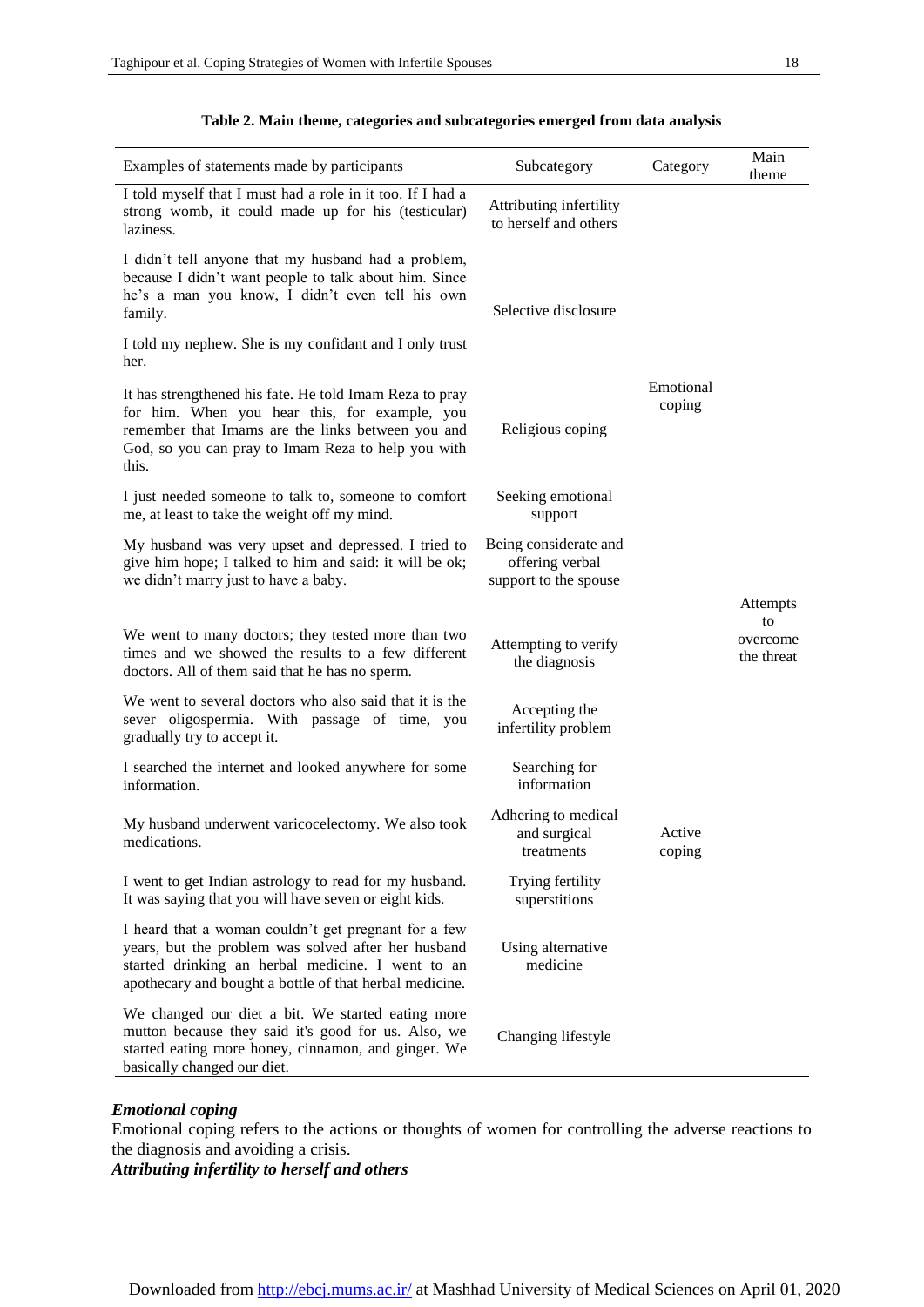After becoming aware of the diagnosis, some of the women attempted to find an alternative cause for infertility. In these cases, women blamed themselves and others, including the spouse, physician, and even acquaintances and relatives.

"*I told myself that I must've had a role in it too. If I had a strong womb, it could've made up for his (testicular) laziness*." (Yas, 28 years old, with 2 years of infertility)

Some of the women considered infertility a punishment for their past acts, sins, or ingratitude toward God or blessings.

"*I was very sinful when I was single, so I thought it's a punishment for my sins*." (Zainab, 29 years old, with 4 years of infertility)

Some participants blamed others for the infertility of their spouses and attributed it to negligence or even conspiracy.

"*I said it is the fault of my father-in-law because no one had looked after my husband*." (Masoumeh, 35 years old, with 3 years of infertility)

#### *Selective disclosure*

Since the traditional section of the Iranian society considers male infertility a taboo and an attack on masculinity, some of the women chose to either completely hide the issue or discuss it only with some of their peers and those who have had similar problems.

"*I didn't tell anyone that my husband had a problem because I didn't want people to talk about him. Since he's a man, I didn't even tell his own family*." (Roya, 44 years old, with 23 years of infertility)

#### *Religious coping*

Many of the women attempted to escape or solve the problem by engaging in religious practices, for example by praying to God for fertility, praying for the intercession of holy Imams (i.e., a religious tradition in Shia Islam), and going on pilgrimage.

"*I made a nazr (i.e., an Islamic vow) that I would hold a prayer ceremony in Muḥarram (i.e., the first month of the Islamic calendar) and sacrifice a sheep if my prayer was answered*." (Masoumeh, 35 years old, with 3 years of infertility)

#### *Seeking emotional support*

Some of the women sought to gain the support and sympathy of others, discuss their problems with someone, and feel understood. Accordingly, they talked with friends and relatives about their problems and their feelings. Some women found it difficult; however, they were ultimately very helpful to talk about infertility and used this approach to seek emotional support.

"*I just needed someone to talk to, someone to comfort me, at least to take the weight off my mind*." (Hananeh, 27 years old, with 9 years of infertility)

#### *Being considerate and offering verbal support to the spouse*

Some of the women tried to give hope to their spouse and bring back peace to their marital life by expressing that having children is not the only purpose of marriage.

"*My husband was very upset and depressed. I tried to give him hope; I talked to him and said: it will be ok, we didn't marry just to have a baby*." (Yas, 28 years old, with 2 years of infertility)

Another strategy used by women was to pretend everything is all right and not to talk about the problem.

"*I couldn't say anything; I didn't want to hurt his pride. I just said that science has progressed, but I was always worried*." (Hananeh, 27 years old, with 9 years of infertility)

#### *Active coping*

The active coping strategies are the strategies in which women took an action to change or reduce the stressful situation (i.e., coping with the infertility of the spouse). These strategies included attempting to verify the diagnosis, accepting infertility, searching for information, adhering to medical and surgical treatments, trying fertility superstitions, using alternative medicine, and changing lifestyle.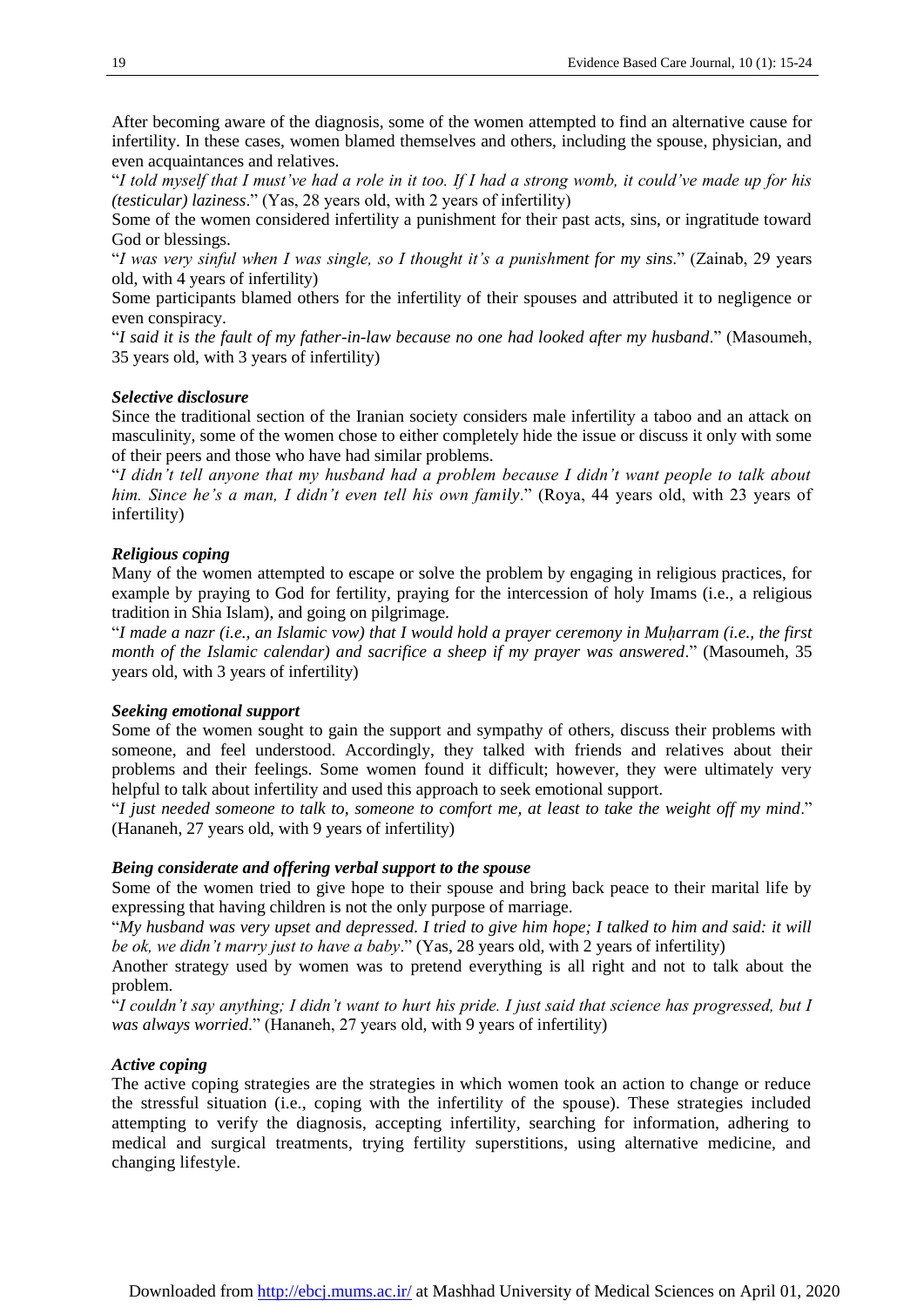#### *Attempting to verify the diagnosis*

Some of the women, who were shocked by the news of infertility and considering it a risk to their marital life, attempted to consult with several other physicians hoping that they discover a mistake in the original diagnosis or recommend treatment. They repeated the fertility tests several times and presented the results to multiple physicians to make sure of the diagnosis. The women more frequently used this strategy when infertility was severe, and the physician emphasized that there was no treatment, or they were advised by others to have a second opinion. An example of the statements with this concept is given as follows:

"*We went to many doctors; he tested two more times and we showed the results to a few different doctors. All of them said that he has no sperm*." (Haniye, 27 years old, with 5 years of infertility)

#### *Accepting infertility*

After becoming assured that the diagnosis was correct, many women accepted the infertility of their husbands as an inevitable fact and a difficult challenge to overcome.

"*We went to several other doctors who also said that it is the acute sperm decline. With time, you gradually try to accept it*." (Haniye, 27 years old, with 5 years of infertility)

#### *Searching for information*

Some of the women started to collect information about infertility and its treatments as much as possible. They had many questions and tried as many sources as possible to find some answers.

"*I was asking people around me, from those who had no children, a lot about what to do*." (Haniye, 27 years old, with 5 years of infertility)

"*I was searching for the treatment regarding weak sperm, what is the treatment for zero sperm*?" (Nourieh, 26 years old, with 7 years of infertility)

"*I searched the internet and looked anywhere for some information*." (Yas, 28 years old, with 2 years of infertility)

#### *Adhering to medical and surgical treatments*

Most women stated that they adhered to the physician's recommended instructions and therapies, including medical and surgical treatments.

#### *Trying superstitions*

Many of the participants believed in superstitions, such as prayer amulets (i.e., a superstitious pseudoreligious practice involving writing mystical scripts on amulets or body). Believing in superstitions, especially prayer amulets, was more common among the participants from the poorer sections of the society.

"*We went to a mystic for prayer amulets. He said that we are going to have a baby*." (Narges, 24 years old, with 3 years of infertility)

"*I went to get Indian astrology reading for my husband. It was saying that you will have seven or eight kids*." (Zainab, 29 years old, with 4 years of infertility)

#### *Using alternative medicine*

Many of the participants expressed belief in the power of herbal remedies. The peers who successfully used herbal medicine had an important impact on women's opinions about this method.

"*I heard that a woman couldn't get pregnant for a few years, but the problem was solved after her husband started drinking an herbal medicine. I went to an apothecary and bought a bottle of that herbal medicine."* (Hananeh, 27 years old, with 9 years of infertility)

#### *Changing lifestyle*

Following the recommendation of physicians or acquaintances, most participants showed more interest in self-care, changing diet to eat more nutrient and high-protein foods, exercising to lose weight, and demanding from the husband to reduce or quit smoking or substance abuse.

"*We changed our diet a bit. We started eating more mutton because they said it's good for us. Also, we started eating more honey, cinnamon, and ginger. We basically changed our diet*." (Mohaddesse, 29 years old, with 8 years of infertility)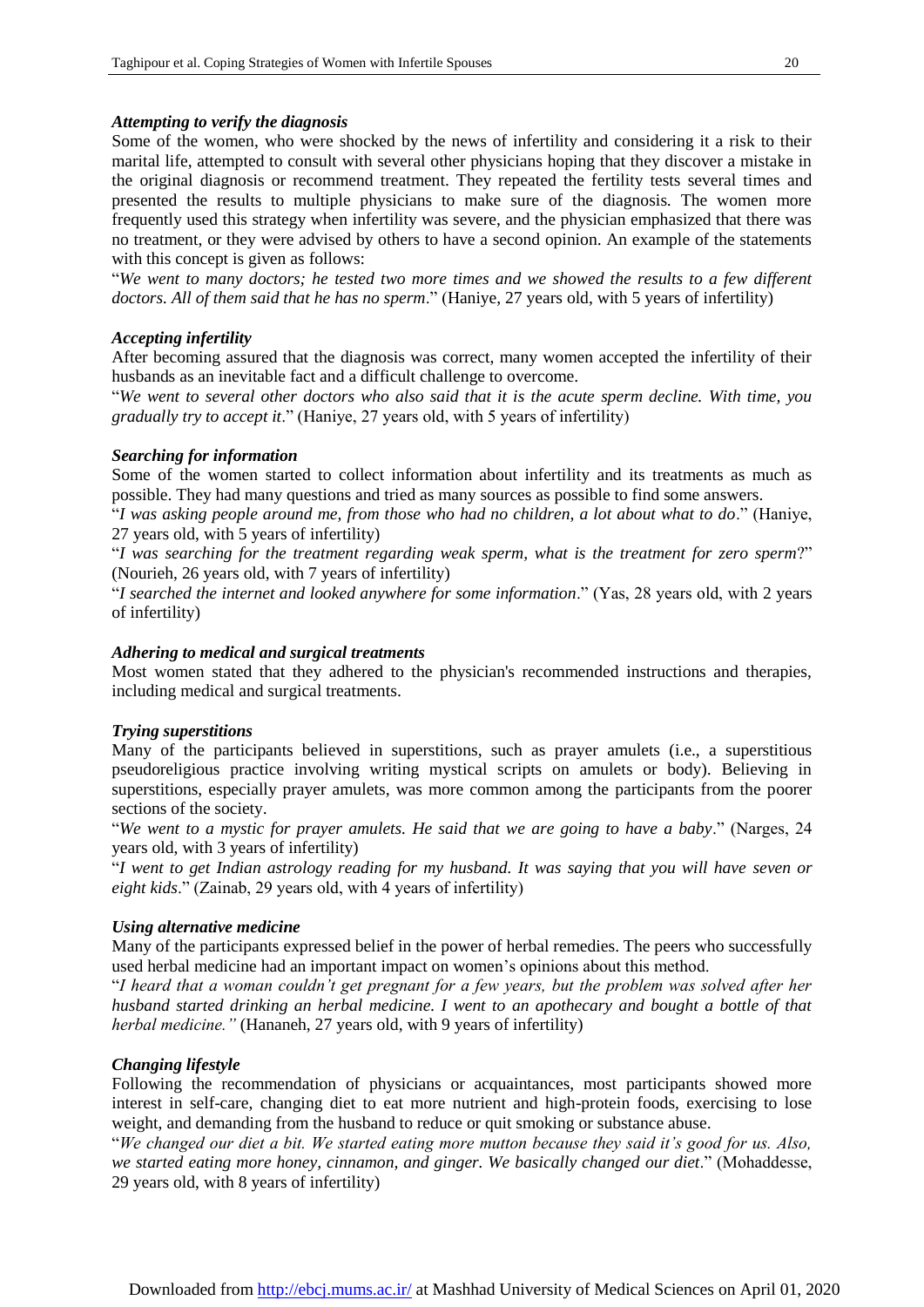"*I'm telling my husband that we'll have kids too if you don't smoke cigarettes or something else*." (Maryam, 32 years old, with 9 years of infertility)

#### **Discussion**

The participants of the present study were women who had the experience of living with an infertile spouse. The coping strategies of these women included emotional coping (including attributing infertility to herself and others, selective disclosure, religious coping, seeking emotional support, as well as being considerate and offering verbal support to the spouse). Moreover, the coping strategies consisted of active coping (including attempting to verify the diagnosis, accepting infertility, searching for information, adhering to medical and surgical treatments, trying fertility superstitions, using alternative medicine, and changing lifestyle).

Coping can cause a wide range of behaviors, actions, as well as internal and external reactions in response to a stressor. Coping involves two types of action, namely 1) problem-focused action, which is an attempt to solve the problem, and 2) emotion-focused action, which is an attempt to relieve the stress caused by the problem. Since problem-focused strategies can result in the elimination of the problem, they are known to have a positive effect on mental health.

Although researchers have not ruled out the health benefits of emotion-focused strategies, some believe that these strategies are associated with poor adaptation to stressors. However, regarding infertility, some researchers believe that infertile people should be flexible in their use of coping strategies, meaning that they should use both problem-focused and emotion-focused strategies simultaneously. Some researchers have even argued that since infertility is an almost uncontrollable stressor, emotion-focused coping can be more effective in the reduction of stress (2, 11, 22).

The findings of the present study showed that the interviewees used different strategies to face the threat. One strategy was to attribute infertility to oneself or others. Some of the women considered infertility a punishment for past sins or consequence of a curse or witchcraft. Some of the women regarded themselves as responsible for infertility; a view that in the long run may put them at risk of psychological problems.

Another important strategy adopted by the interviewed women was selective disclosure that is either completely hiding the diagnosis or selectively sharing it with a few confidants. Consistent with the findings of this study, other qualitative studies also reported that revealing infertility is not a common strategy. In another study, almost half of the participants only told their close friends and relatives or confidants, as they were concerned about the loss of reputation and consequently preferred to disclose the information very selectively (16, 23, 24). The high intensity of social pressure and anxiety associated with the label infertile in traditional societies may help to explain why women hide the problem. The effort of these women to hide the issue can be observed from the perspective of traditional customs as a means to limit the unwelcome attention of others.

Another strategy employed by the interviewees was to seek emotional support which means to gain the support and sympathy of others, discuss problems with someone, and feel understood. This process involves talking with friends and relatives about the problem and feelings, describing the distressing experiences, and releasing the pent-up psychological pressure. Other studies have also indicated that one of the infertility coping strategies of women is to share infertility-induced stress and emotions with others (22, 24-26).

One of the most important strategies followed by the interviewed women was the use of generic and Islamic religious practices, such as praying, seeking solace in faith in God, praying for the intercession of holy Imams, and making nazr. In the study conducted by Donkor and Sandall (2009), one of the coping strategies used by the majority of Christian women was praying and finding solace in religious beliefs, which helped them remain hopeful (16). The results of other studies have also suggested that religion and belief in God can help infertile people to relax and experience less stress in the face of this challenge (27, 28).

Another strategy used by the women was to be considerate which is to act as if everything is normal and not to overwhelm the husband with one's own emotions and feelings. In other words, women tried to maintain self-controlled and avoid hasty actions and behaviors not to make the problem more complicated and find a way to address the issue more effectively. A study carried out by Donkor and Sandall (2009) on women seeking infertility treatment also reported that one of the women's coping strategies was to act normal, as many women refused to talk about their feelings and problems with their husbands and tried to control their emotions (16). In the present study, women not only avoided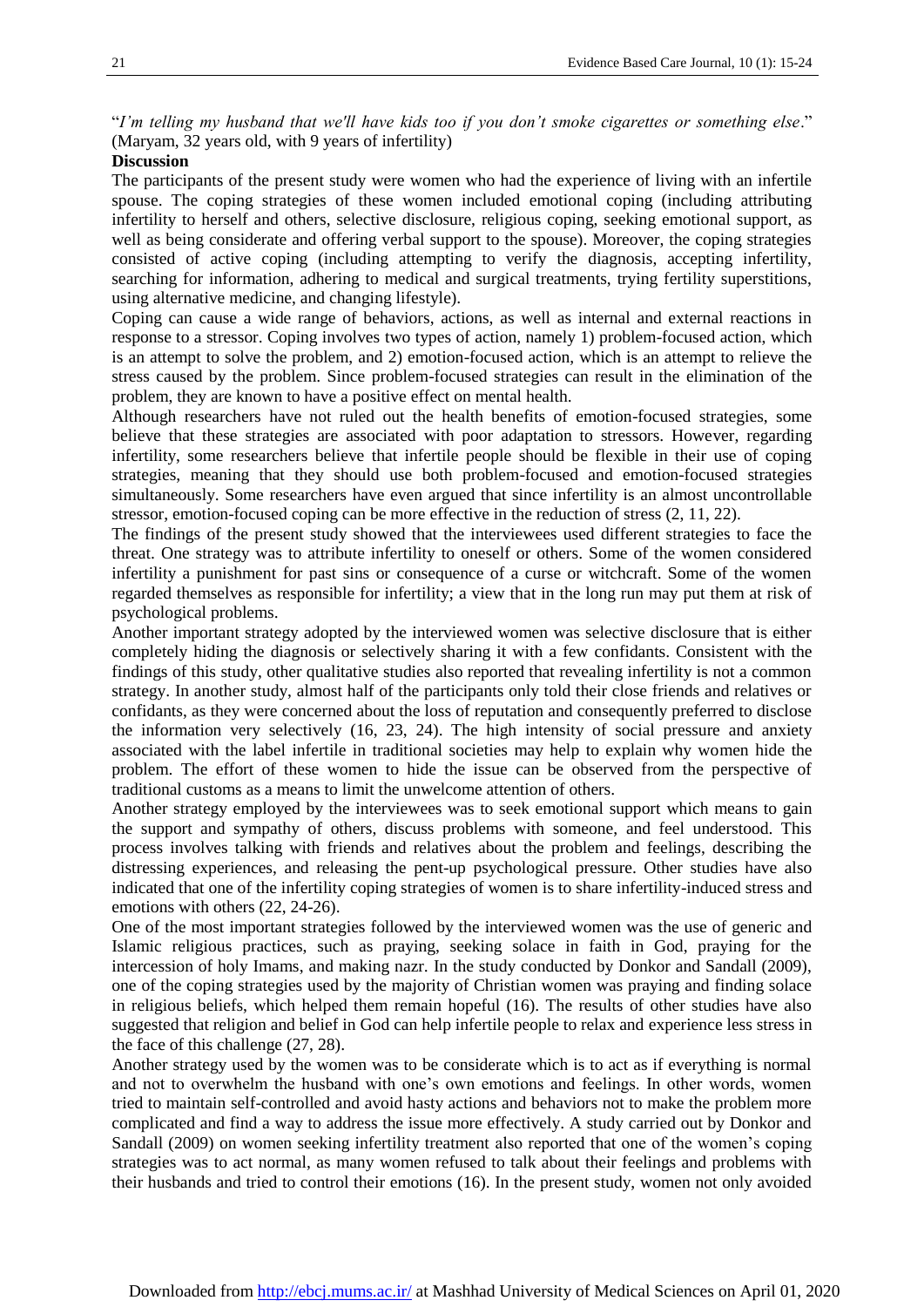emotional responses but also tried to put the issue behind them as quickly as possible by expressing compassion and sympathy in verbal communication with their husbands.

Another strategy adopted by the women was to make sure multiple times that the problem is correctly diagnosed. Some of the women hoped that there was a mistake in the diagnosis or perhaps the physician is not experienced enough to properly diagnose and treat the problem. Therefore, they repeated the examination and testing process with multiple physicians to make sure of the diagnosis. Once becoming assured that the diagnosis was correct, many women accepted the infertility of their husband as a fait accompli and difficult challenge to overcome.

Accepting the reality of a medical condition is an important step that helps the patient and his/her family to cope better with the condition and consequences. This acceptance is the prerequisite for the desire to get involved in activities and pursue a goal (29-31). Following the acceptance of infertility, many participants tried to gather information about the problem, adhere to medical and surgical treatments, adopt traditional and alternative methods, or change their lifestyle. Information collection can be considered a proper strategy for coping with medical problems, as the collected information can help people to identify their treatment options and decide which option is personally the best. In a qualitative study conducted by Zandi et al. (2017), it was also reported that one of the coping strategies followed by infertile people was to seek information and counseling (17).

One of the actions that were repeatedly taken by many of the participants was the use of alternative medicine, especially herbal medicine, for the treatment of infertility. The results of studies carried out in other countries also showed that many women tend to try complementary and alternative medicine to treat infertility. In Turkey, for example, 82% of participants in a study tried the aforementioned method (32-34). A study conducted by Khodakaramy et al. (2010) also reported that one of the extracted themes was nonmedical treatments, including herbal remedies and traditional therapies (35). The use of traditional methods to treat infertility was also one of the concepts extracted from a study carried out by Karaca and Unsal (2015) (36).

In the present study, some of the participants had superstitions, such as prayer amulets, astrology, and witchcraft, for the treatment of infertility. A review of the literature indicated that mystical, pseudoscientific, and pseudoreligious methods are extensively used by many couples across the world for the treatment of their infertility (32, 33, 35). In general, most of the women interviewed in the present study used emotional coping strategies, such as emotional release through crying, praying, and seeking emotional support from others. Selective disclosure for the prevention of increased external pressure was another approach chosen by most women.

The active coping strategies used by the women included seeking a second opinion from several physicians to ensure that the diagnosis is correctly made. After making sure of the diagnosis and accepting the problem, many of the women attempted to gather information from a variety of sources, including the treatment cadre, Internet, as well as acquaintances and peers. In addition, they tried to use the obtained information to solve the problem through modern medicine or surgery, traditional and alternative methods, or lifestyle changes.

Based on the results of this study, women's health authorities are recommended to develop a program for teaching women how to cope with the infertility of their spouses. Additionally, collaborative counseling, as one of the stress management strategies, could be recommended to these women to decrease their perceived infertility related stress (37). In qualitative studies, the subjective nature of data collection and small sample size restrict the generalizability of the results. Nevertheless, the present study attempted to minimize the aforementioned issue by maximizing the diversity of the study population and selecting information-rich participants; therefore, the results can be largely applicable in similar situations.

#### **Implications for Practice**

The results of the present study suggested that women may use a diverse set of coping strategies to adapt to the infertility of their husbands. A deep perception of these strategies is important for controlling and managing the consequences of this diagnosis, designing interventions to strengthen preferred actions and strategies, and facilitating women's coping with the spouse's infertility crisis.

#### **Acknowledgments**

This paper was extracted from a PhD thesis (code: 930099). The authors would like to thank the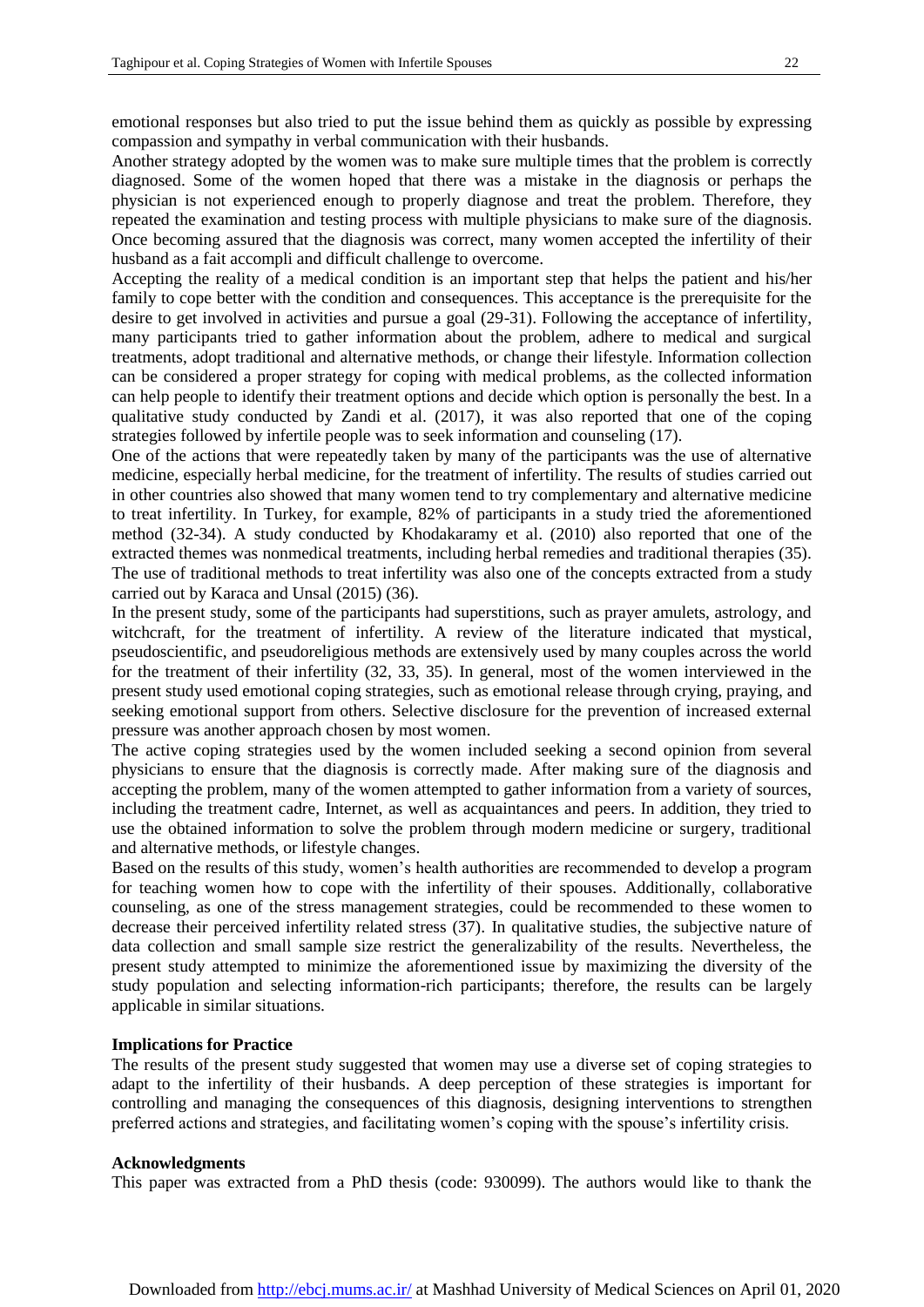Research Deputy of Mashhad University of Medical Sciences for their support and assistance. We also offer our sincere gratitude to the women who truthfully participated in this study.

#### **Conflicts of Interest**

The authors declare that there is no conflict of interest.

#### **References**

- 1. Mohebbi SF, Ali Mohammadzadeh K. Systematic review of the etiology of the infertility on Iranian domestic published articles between 1999 and 2013. Med Sci J Islamic Azad Univ Tehran Med Branch. 2016;26(1):1-15.
- 2. Pahlavani H, Malakouti K. Stressors, their coping strategies, and relation to mental health in infertile individuals. Iran J Psychiatry Clin Psychol. 2002;7(4):79-87.
- 3. Taylor HS, Pal L, Sell E. Speroff's clinical gynecologic endocrinology and infertility. Philadelphia: Lippincott Williams & Wilkins; 2019.
- 4. Berek JS. Berek & Novak's gynecology. Philadelphia: Lippincott Williams & Wilkins; 2019.
- 5. Hadizadeh-Talasaz F, Simbar M, Esmaily H, Latifnejad Roudsari R. Development and validation of a decision-making donor conception questionnaire in Iranian infertile couples. Int J Fertil Steril. 2019; 13(3): 215-24.
- 6. Karimi FZ, Taghipour A, Roudsari RL, Kimiaei SA, Mazlom SR, Amirian M. Cognitive emotional consequences of male infertility in their female partners: a qualitative content analysis. Electron Physician. 2015;7(7):1449-57.
- 7. Tüzer V, Tuncel A, Göka S, Bulut SD, Yüksel FV, Atan A, et al. Marital adjustment and emotional symptoms in infertile couples: gender differences. Turk J Med Sci. 2010;40(2):229-37.
- 8. Bayouh FA. Socio-cultural perceptions of infertility and their implications: a study of women experiencing childlessness in South Gondar, Ethiopia. [Master Thesis]. Bergen, Norway: The University of Bergen; 2011.
- 9. Khosravi Z. Mental health predictive factors in infertile couples. J Reprod Infertil. 2002;3(1):56- 64.
- 10.Mazaheri M, Kayghobadi F, Imani ZF, Ghashang N, Pato M. Problem solving strategies and marital adjustment in infertile and fertile couples. J Reprod Infertil. 2001;2(4):22-33.
- 11.Stangor C, Walinga J. Introduction to psychology-1st Canadian edition introduction to psychology-1st canadian edition. Available at: URL: [https://opentextbcc](https://opentextbc/)a/introduction topsychology; 2019.
- 12.Rooney KL, Domar AD. The relationship between stress and infertility. Dialogues Clin Neurosci. 2018;20(1):41-7.
- 13.Hasanpoor-Azghdy SB, Simbar M, Vedadhir A. The emotional-psychological consequences of infertility among infertile women seeking treatment: results of a qualitative study. Iran J Reprod Med. 2014;12(2):131-8.
- 14.Beaurepaire J, Jones M, Thiering P, Saunders D, Tennant C. Psychosocial adjustment to infertility and its treatment: male and female responses at different stages of IVF/ET treatment. J Psychosom Res. 1994;38(3):229-40.
- 15.Koraei A, Dasht Bozorgi Z, Zahery Abdh Vand S. The effect of coping strategies on coping with infertility in women: mediator role of marital quality. Avicenna J Nurs Midwifery Care. 2018;26(3):191-202.
- 16.Donkor ES, Sandall J. Coping strategies of women seeking infertility treatment in Southern Ghana. Afr J Reprod Health. 2009;13(4):81-93.
- 17.Zandi M, Mohammadi E, Vanaki Z, Shiva M, Bagheri Lankarani N, Zarei F. Confronting infertility in Iranian clients: a grounded theory. Hum Fertil. 2017;20(4):236-47.
- 18.Abbasi MJ, Asgari KA, Razeghi NH. Women and infertility experience: a case study in Tehran. Women Dev Politics. 2005;3(3):91-114.
- 19.Polit DF, Beck CT. Essentials of nursing research: appraising evidence for nursing practice. Philadelphia: Lippincott Williams and Wilkins; 2013. P. 26-7.
- 20.Grove SK, Burns N, Gray J. The practice of nursing research: appraisal, synthesis, and generation of evidence. New York: Elsevier Health Sciences; 2012.
- 21.Speziale HS, Streubert HJ, Carpenter DR. Qualitative research in nursing: advancing the humanistic imperative. Philadelphia: Lippincott Williams & Wilkins; 2011.